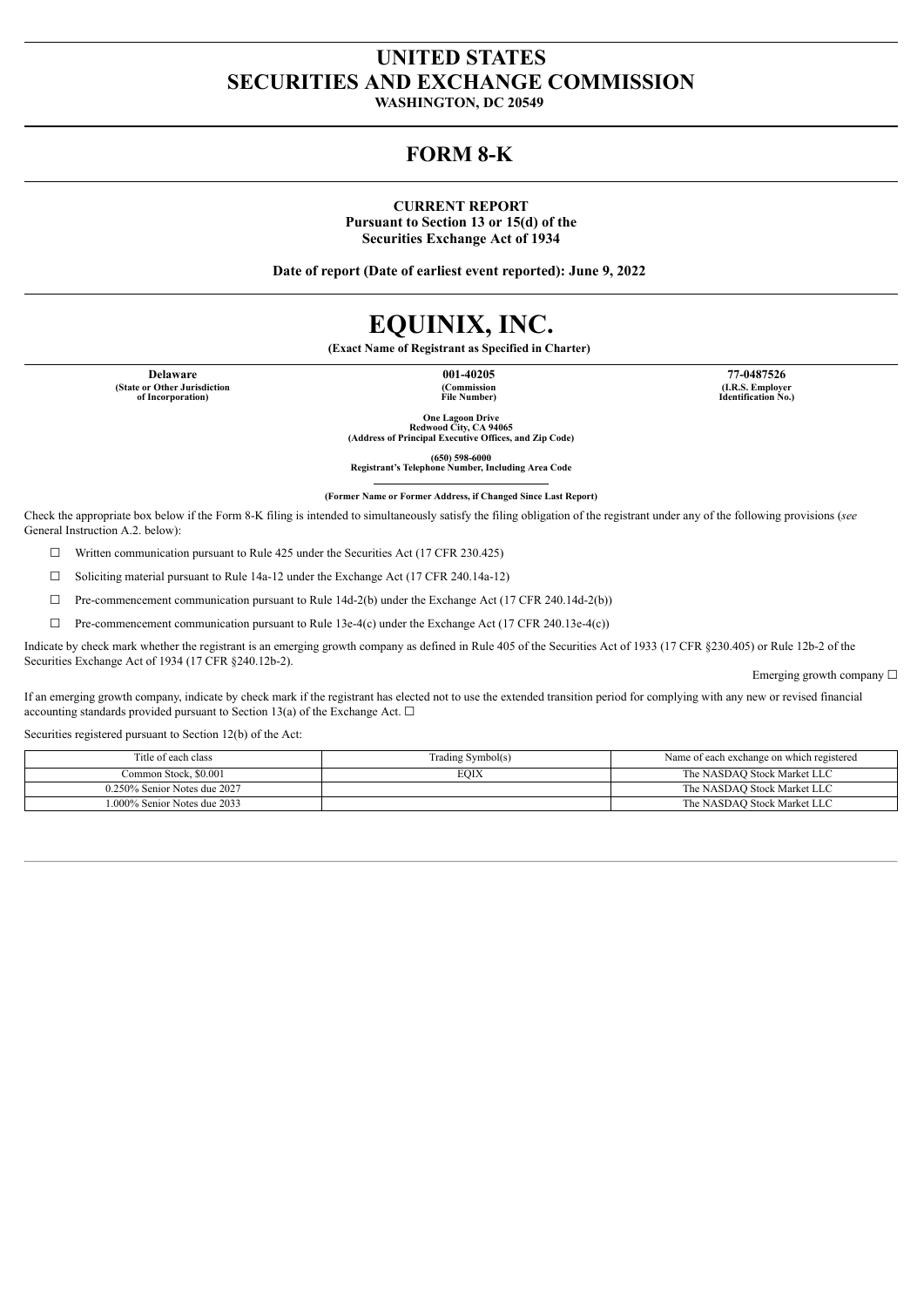#### **Item 5.02. Election of Director**

Equinix, Inc. ("Equinix") has elected Jeetu Patel and Fidelma Russo as independent directors to its Board of Directors (the "Board"), effective June 9, 2022. With the election of Mr. Patel and Ms. Russo, Equinix's Board now consists of eleven members.

Mr. Patel will serve as a member of the Board's Nominating and Governance Committee and Ms. Russo will serve as a member of the Audit Committee.

As members of Equinix's Board, Mr. Patel and Ms. Russo will receive Equinix's standard compensation for non-employee directors.

#### **Item 8.01 Other Events**

On June 13, 2022, Equinix issued a press release announcing the election of Mr. Patel and Ms. Russo to the Board. A copy of the press release is furnished as Exhibit 99.1 to this Form 8-K and is incorporated herein by reference.

#### **Item 9.01. Financial Statements and Exhibits**

#### **(d) Exhibits.**

- 99.1 Press Release of [Equinix,](#page-3-0) Inc. dated June 13, 2022.
- 104 Cover Page Interactive Data File the cover page iXBRL tags are embedded within the Inline XBRL document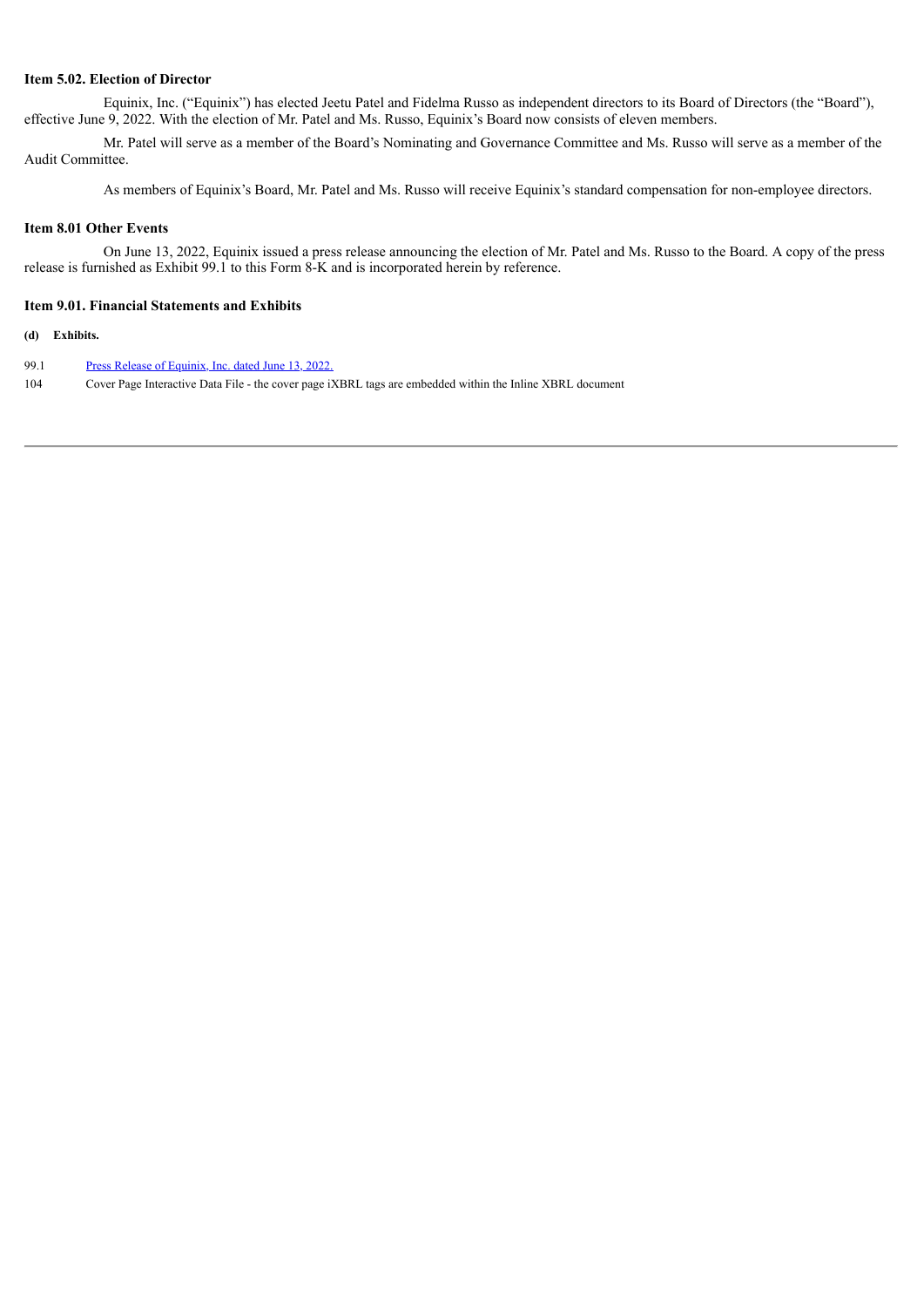#### **SIGNATURES**

Pursuant to the requirements of the Securities Exchange Act of 1934, the Registrant has duly caused this report to be signed on its behalf by the undersigned hereunto duly authorized.

EQUINIX, INC.

DATE: June 13, 2022 By: /s/ KEITH D. TAYLOR

Keith D. Taylor Chief Financial Officer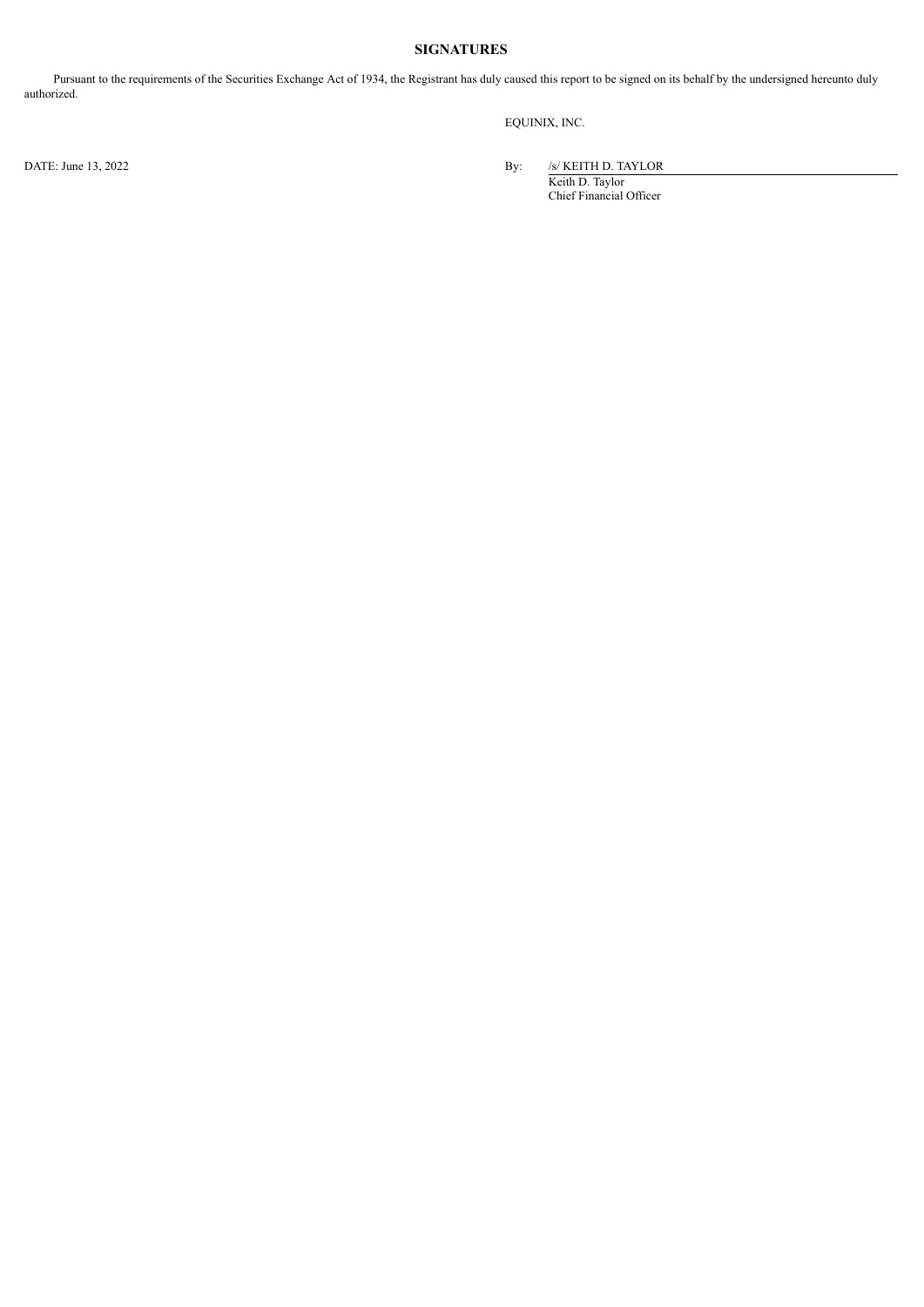<span id="page-3-0"></span>Company appoints Fidelma Russo, Hewlett Packard Enterprise CTO and Jeetu Patel, Cisco EVP and GM of Security and Collaboration

REDWOOD CITY, Calif., June 13, 2022 /PRNewswire/ -- Equinix, Inc. (Nasdaq: EQIX), the world's digital infrastructure company™, today announced the appointments of Fidelma Russo and Jeetu Patel to the Equinix Board of Directors. Russo will also serve as a member of the Board's Audit Committee, and Patel will be joining the Nominating and Governance Committee. Effective June 9, 2022, their appointments bring the number of directors on the Equinix Board to 11.

As Chief Technology Officer at Hewlett Packard Enterprise, Russo leads the innovation agenda and technology roadmap, managing the design and development of the portfolio to deliver GreenLake edge-to-cloud customer experiences to the market. She is passionate about working with customers to help them reimagine their information technology needs and deliver a simple, consumable solution that helps them drive business results.

Patel serves as Cisco's Executive Vice President and General Manager of Security and Collaboration. In addition to leading the strategy and development for these businesses, he also owns P&L responsibility for this multibillion-dollar portfolio. Jeetu combines a bold vision, steeped in product design and development expertise, operational rigor and innate market understanding to create high-growth Software as a Service (SaaS) businesses.

#### **Highlights/Key Facts**

- Fidelma Russo was named Chief Technology Officer at Hewlett Packard Enterprise in September 2021. She has more than 30 years of technology leadership spanning cloud services, machine learning and analytics, global IT business services, servers, storage, networking, backup and infrastructure.
- Prior to joining HPE, Russo served as Senior Vice President and General Manager of the Cloud Services business unit at VMware. She has also held several notable senior leadership positions at Iron Mountain, Inc., EMC Corp., Hewlett-Packard Co. and Sun Microsystems, Inc., and served on the Supervisory board of Wolters Kluwer B.V.
- Russo holds a Bachelor of Engineering degree in electrical engineering from University College Cork, a Master's in Computer Science from Boston University, and completed the Internet of Things Executive Education program at MIT's Sloan School of Management. She currently serves as a director of SBA Communications and sits on the Audit Committee and the Nominating and Governance committee.
- A member of the Executive Leadership Team, Jeetu Patel is helping to redefine Cisco's SaaS business and strategy to further accelerate the company's transformation and growth. There he is working to build world class, subscription-based products that solve Cisco customers' bigges problems.
- Prior to joining Cisco, Patel was the Chief Product Officer and Chief Strategy Officer at Box, a role he pioneered. Earlier in his career, Patel served as General Manager and Chief Executive of EMC's newly acquired Syncplicity business unit. Other key roles at EMC included CMO for the Information Intelligence Group and Chief Strategy Officer, where he drove the organic and inorganic strategy for the division's cloud and mobile growth. Previously, Patel was President of Doculabs, a research and advisory firm co-owned by Forrester Research.
- Jeetu holds a Bachelor of Science in Information Decision Sciences from the University of Illinois, Chicago, and currently serves on the board of JLL, an American commercial real estate services company.

#### **Quote**

• Peter Van Camp, Executive Chairman, Equinix

*"We are thrilled to add two accomplished and seasoned business leaders from world-class companies to the Equinix board. We believe Fidelma's and Jeetu's careers and vital operating roles provide the relevant experience and deep understanding to be a tremendous benefit as we continue to create long-term distinctive value for Platform Equinix. I look forward to working with them as we support our customers on their digital transformation journeys."*

#### **About Equinix**

Equinix (Nasdaq: EQIX) is the world's digital infrastructure company, enabling digital leaders to harness a trusted platform to bring together and interconnect the foundational infrastructure that powers their success. Equinix enables today's businesses to access all the right places, partners and possibilities they need to accelerate advantage. With Equinix, they can scale with agility, speed the launch of digital services, deliver world-class experiences and multiply their value.

#### **Forward-Looking Statements**

This press release contains forward-looking statements that involve risks and uncertainties. Actual results may differ materially from expectations discussed in such forward-looking statements. Factors that might cause such differences include, but are not limited to, risks to our business and operating results related to the ongoing COVID-19 pandemic; the current inflationary environment; increased costs to procure power and the general volatility in the global energy market; the challenges of acquiring, operating and constructing IBX and xScale data centers and developing, deploying and delivering Equinix products and solutions; unanticipated costs or difficulties relating to the integration of companies we have acquired or will acquire into Equinix; a failure to receive significant revenues from customers in recently built out or acquired data centers; failure to complete any financing arrangements contemplated from time to time; competition from existing and new competitors; the ability to generate sufficient cash flow or otherwise obtain funds to repay new or outstanding indebtedness; the loss or decline in business from our key customers; risks related to our taxation as a REIT and other risks described from time to time in Equinix filings with the Securities and Exchange Commission. In particular, see recent and upcoming Equinix quarterly and annual reports filed with the Securities and Exchange Commission, copies of which are available upon request from Equinix. Equinix does not assume any obligation to update the forward-looking information contained in this press release.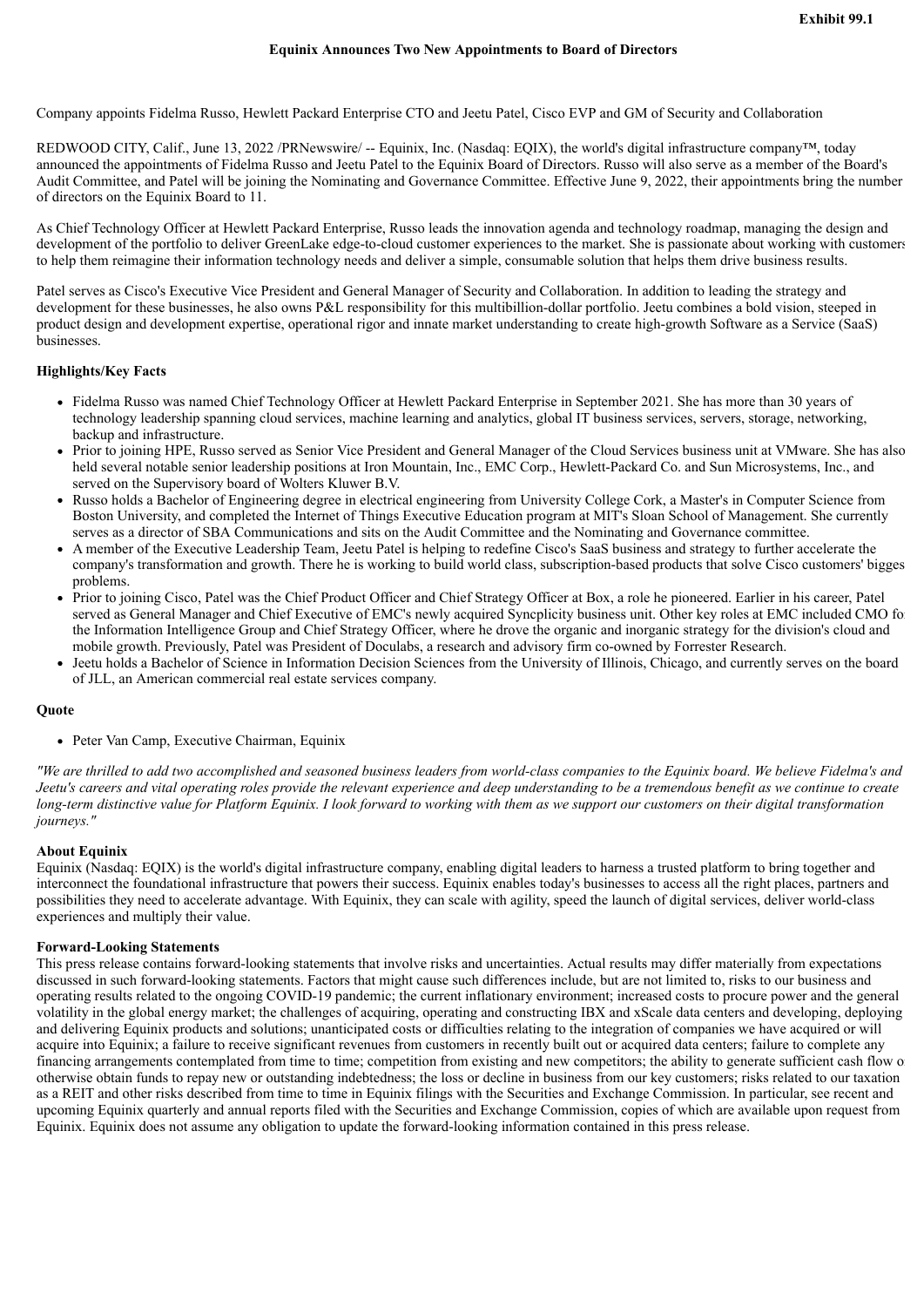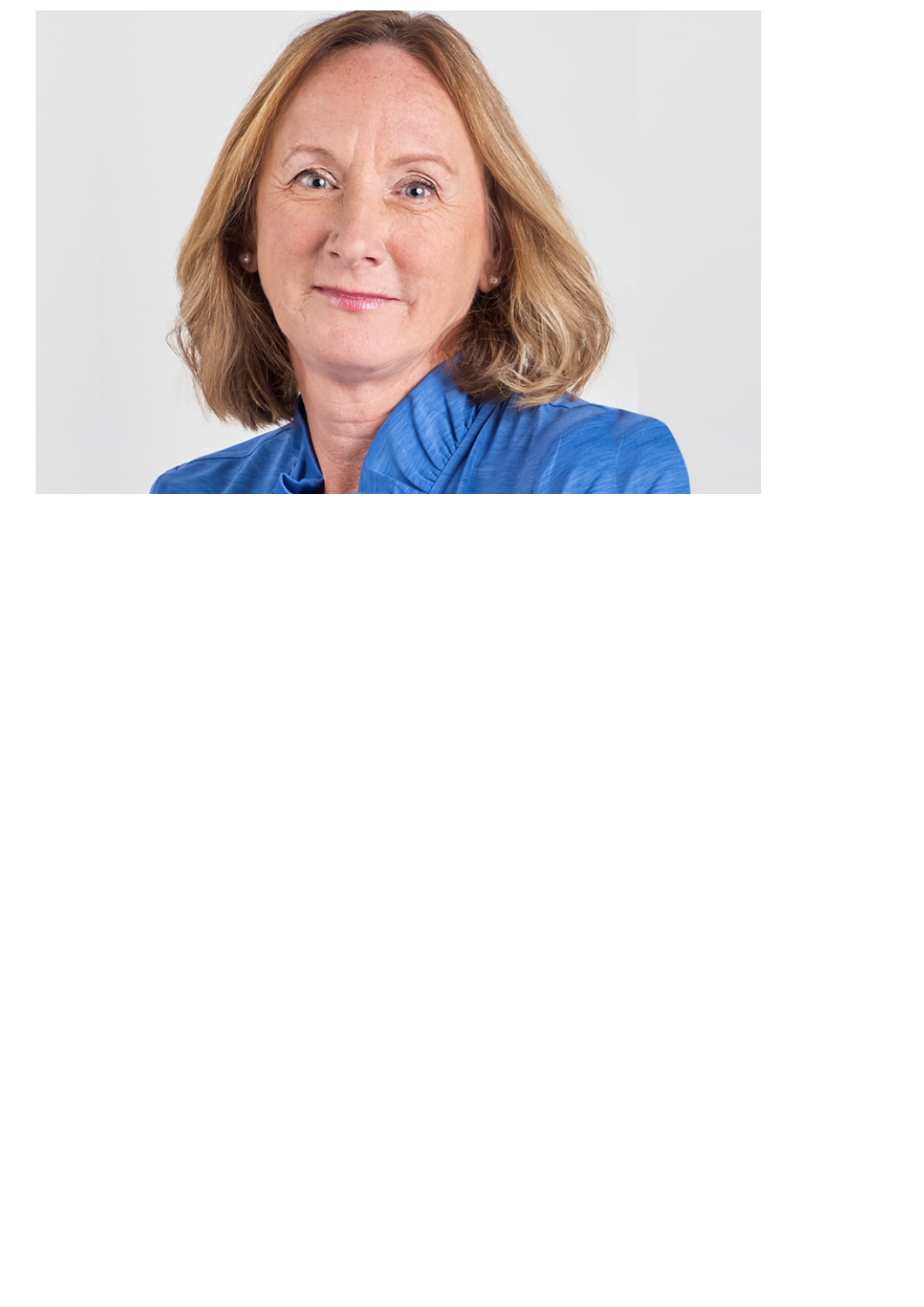